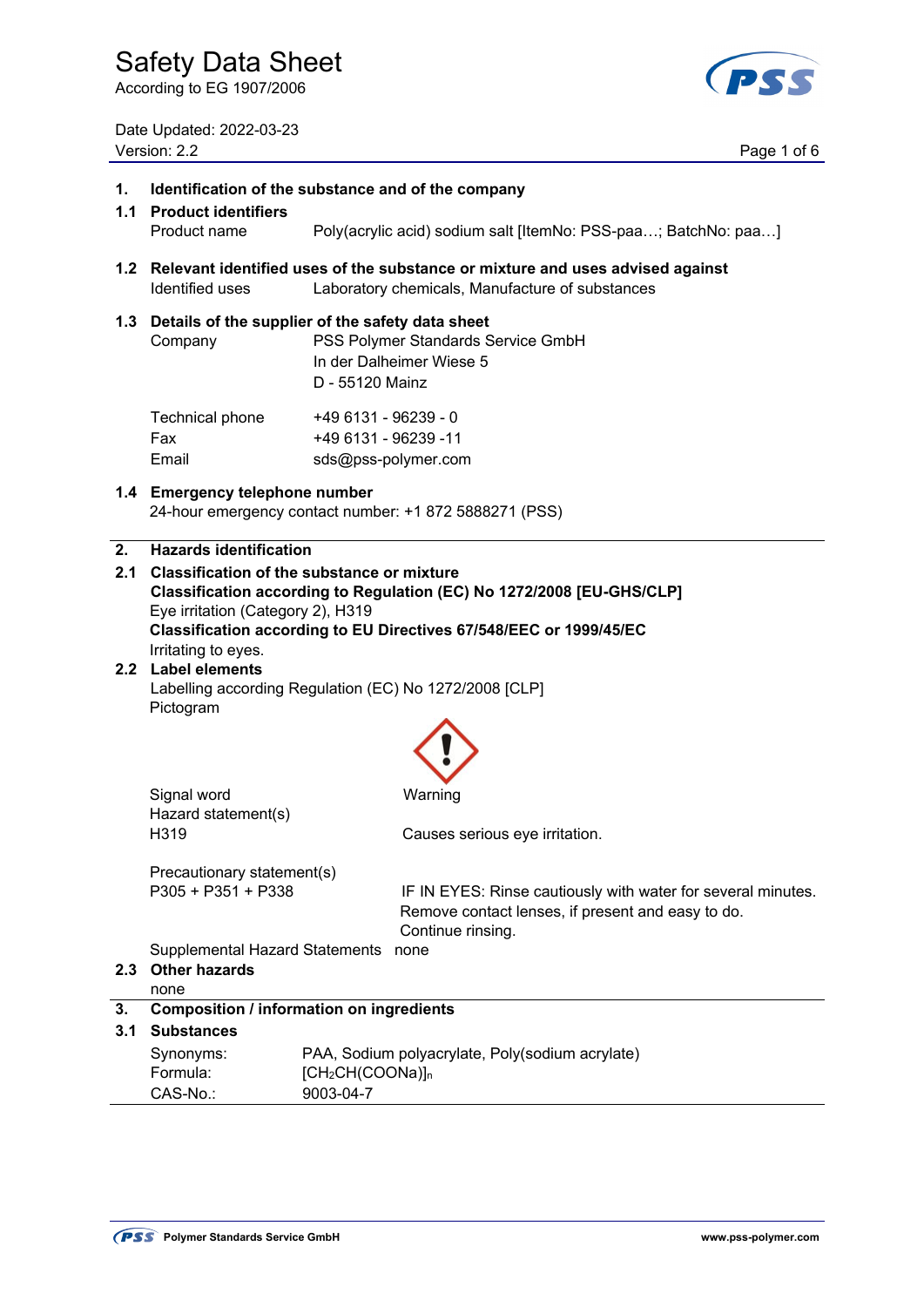According to EG 1907/2006 Product name: Poly(acrylic acid) sodium salt Date Updated: 2022-03-23 Page 2 of 6<br>Version: 2.2 Page 2 of 6



| 4.  | <b>First aid measures</b>                                                                                                                                  |  |  |  |
|-----|------------------------------------------------------------------------------------------------------------------------------------------------------------|--|--|--|
| 4.1 | <b>Description of first aid measures</b>                                                                                                                   |  |  |  |
|     | <b>General advice</b>                                                                                                                                      |  |  |  |
|     | Consult a physician. Show this safety data sheet to the doctor in attendance.                                                                              |  |  |  |
|     | If inhaled                                                                                                                                                 |  |  |  |
|     | If breathed in, move person into fresh air. If not breathing, give artificial respiration. Consult a                                                       |  |  |  |
|     | physician.                                                                                                                                                 |  |  |  |
|     | In case of skin contact                                                                                                                                    |  |  |  |
|     | Wash off with soap and plenty of water. Consult a physician.                                                                                               |  |  |  |
|     | In case of eye contact                                                                                                                                     |  |  |  |
|     | Rinse thoroughly with plenty of water for at least 15 minutes and consult a physician.                                                                     |  |  |  |
|     | If swallowed                                                                                                                                               |  |  |  |
|     | Never give anything by mouth to an unconscious person. Rinse mouth with water. Consult a                                                                   |  |  |  |
|     | physician.                                                                                                                                                 |  |  |  |
|     | 4.2 Most important symptoms and effects, both acute and delayed                                                                                            |  |  |  |
|     | Gastrointestinal disturbance, To the best of our knowledge, the chemical, physical, and                                                                    |  |  |  |
|     | toxicological properties have not been thoroughly investigated.                                                                                            |  |  |  |
|     | To the best of our knowledge, the chemical, physical, and toxicological properties have not been                                                           |  |  |  |
|     | thoroughly investigated.                                                                                                                                   |  |  |  |
| 4.3 | Indication of any immediate medical attention and special treatment needed                                                                                 |  |  |  |
| 5.  | no data available<br><b>Fire fighting measures</b>                                                                                                         |  |  |  |
|     |                                                                                                                                                            |  |  |  |
| 5.1 | <b>Extinguishing media</b>                                                                                                                                 |  |  |  |
|     | Suitable extinguishing media<br>Use water spray, alcohol-resistant foam, dry chemical or carbon dioxide.                                                   |  |  |  |
| 5.2 | Special hazards arising from the substance or mixture                                                                                                      |  |  |  |
|     | Nature of decomposition products not known.                                                                                                                |  |  |  |
| 5.3 | <b>Advice for fire fighters</b>                                                                                                                            |  |  |  |
|     | Wear self contained breathing apparatus for fire fighting if necessary.                                                                                    |  |  |  |
|     | 5.4 Further information                                                                                                                                    |  |  |  |
|     | no data available                                                                                                                                          |  |  |  |
| 6.  | <b>Accidental release measures</b>                                                                                                                         |  |  |  |
| 6.1 | Personal precautions, protective equipment and emergency procedures                                                                                        |  |  |  |
|     | Use personal protective equipment. Avoid dust formation. Avoid breathing vapors, mist or gas.                                                              |  |  |  |
|     | Ensure adequate ventilation. Evacuate personnel to safe areas. Avoid breathing dust. For                                                                   |  |  |  |
|     | personal protection see section 8.                                                                                                                         |  |  |  |
|     | 6.2 Environmental precautions                                                                                                                              |  |  |  |
| 6.3 | Do not let product enter drains.<br>Methods and materials for containment and cleaning up                                                                  |  |  |  |
|     | Pick up and arrange disposal without creating dust. Sweep up and shovel. Keep in suitable,                                                                 |  |  |  |
|     | closed containers for disposal.                                                                                                                            |  |  |  |
|     | 6.4 Reference to other sections                                                                                                                            |  |  |  |
|     | For disposal see section 13.                                                                                                                               |  |  |  |
| 7.  | <b>Handling and storage</b>                                                                                                                                |  |  |  |
| 7.1 | <b>Precautions for safe handling</b>                                                                                                                       |  |  |  |
|     | Avoid contact with skin and eyes. Avoid formation of dust and aerosols. Provide appropriate                                                                |  |  |  |
|     | exhaust ventilation at places where dust is formed. Normal measures for preventive fire                                                                    |  |  |  |
|     | protection. For precautions see section 2.2.                                                                                                               |  |  |  |
|     | 7.2 Conditions for safe storage, including any incompatibilities<br>Store in cool place. Keep container tightly closed in a dry and well-ventilated place. |  |  |  |
|     | Hygroscopic. Moisture sensitive.                                                                                                                           |  |  |  |
|     | 7.3 Specific end use(s)                                                                                                                                    |  |  |  |
|     | A part from the uses mentioned in section 1.2 no other specific uses are stipulated                                                                        |  |  |  |
|     |                                                                                                                                                            |  |  |  |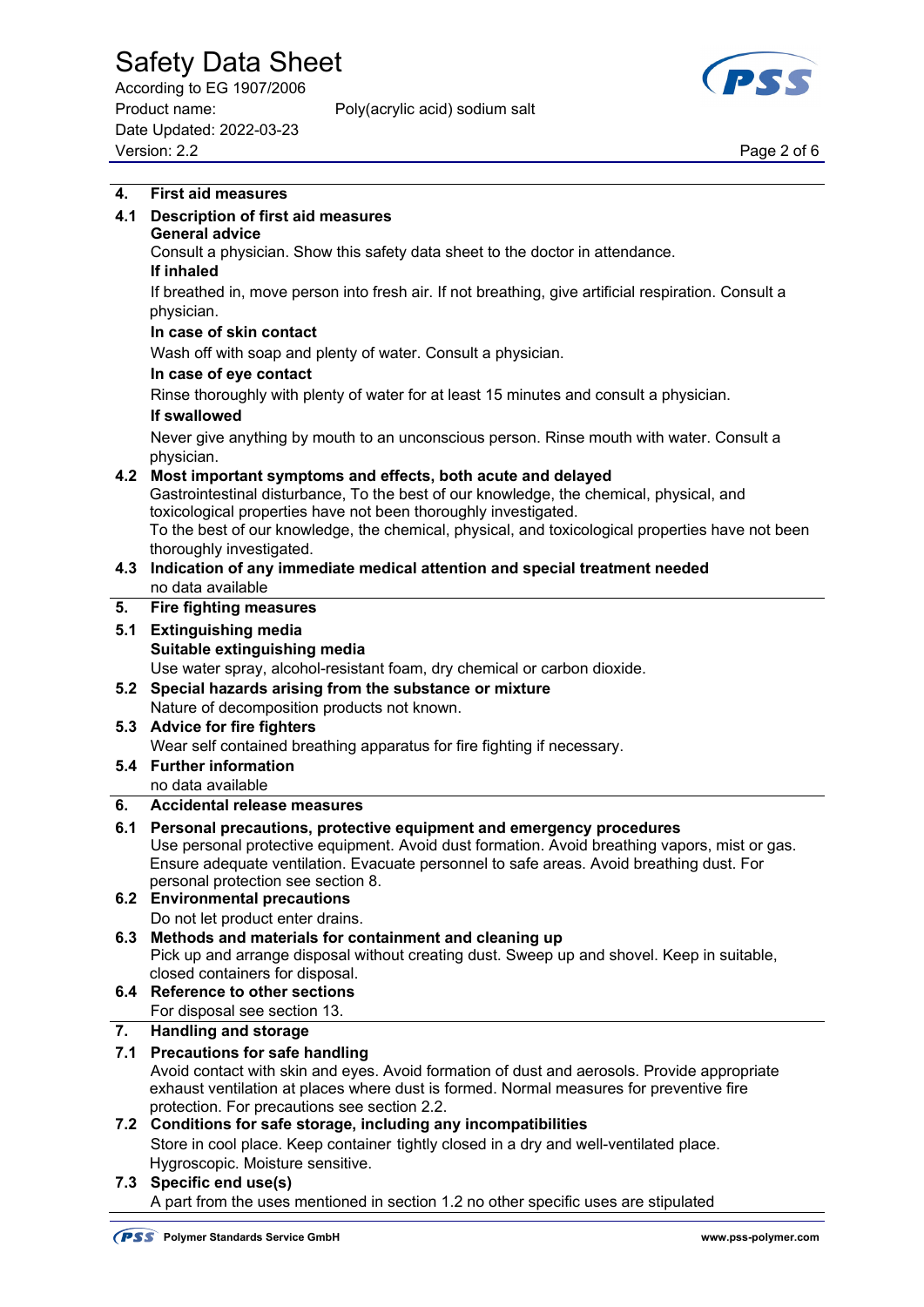According to EG 1907/2006 Product name: Poly(acrylic acid) sodium salt Date Updated: 2022-03-23 Page 3 of 6<br>Version: 2.2 Page 3 of 6



#### **8. Exposure controls / personal protection**

#### **8.1 Control parameters**

Components with workplace control parameters

### **8.2 Exposure controls**

#### **Appropriate engineering controls**

 Handle in accordance with good industrial hygiene and safety practice. Wash hands before breaks and at the end of workday.

#### **Personal protective equipment**

#### **Eye/face protection**

 Safety glasses with side-shields conforming to EN166 Use equipment for eye protection tested and approved under appropriate government standards such as NIOSH (US) or EN 166(EU).

#### **Skin protection**

 Handle with gloves. Gloves must be inspected prior to use. Use proper glove removal technique (without touching glove's outer surface) to avoid skin contact with this product. Dispose of contaminated gloves after use in accordance with applicable laws and good laboratory practices. Wash and dry hands.

 The selected protective gloves have to satisfy the specifications of EU Directive 89/686/EEC and the standard EN 374 derived from it.

#### **Body Protection**

 Complete suit protecting against chemicals, The type of protective equipment must be selected according to the concentration and amount of the dangerous substance at the specific workplace.

#### **Respiratory protection**

 For nuisance exposures use type P95 (US) or type P1 (EU EN 143) particle respirator.For higher level protection use type OV/AG/P99 (US) or type ABEK-P2 (EU EN 143) respirator cartridges. Use respirators and components tested and approved under appropriate government standards such as NIOSH (US) or CEN (EU).

#### **9. Physical and chemical properties**

#### **9.1 Information on basic physical and chemical properties**

|     | Appearance                                   | Form: solid       |
|-----|----------------------------------------------|-------------------|
|     | Odour                                        | no data available |
|     | Odour Threshold                              | no data available |
|     | рH                                           | no data available |
|     | Melting point/freezing point                 | no data available |
|     | Initial boiling point and boiling range      | no data available |
|     | <b>Flash Point</b>                           | no data available |
|     | <b>Evaporation rate</b>                      | no data available |
|     | Flammability                                 | no data available |
|     | Upper/lower flammability or explosive limits | no data available |
|     | Vapour pressure                              | no data available |
|     | Vapour density                               | no data available |
|     | Relative density                             | no data available |
|     | Water solubility                             | no data available |
|     | Partition coefficient: n- Octanol/Water      | no data available |
|     | Auto ignition temperature                    | no data available |
|     | Decomposition temperature                    | no data available |
|     | Viscosity                                    | no data available |
|     | <b>Explosive properties</b>                  | no data available |
|     | Oxidizing properties                         | no data available |
| 9.2 | Other safety information                     |                   |

no data available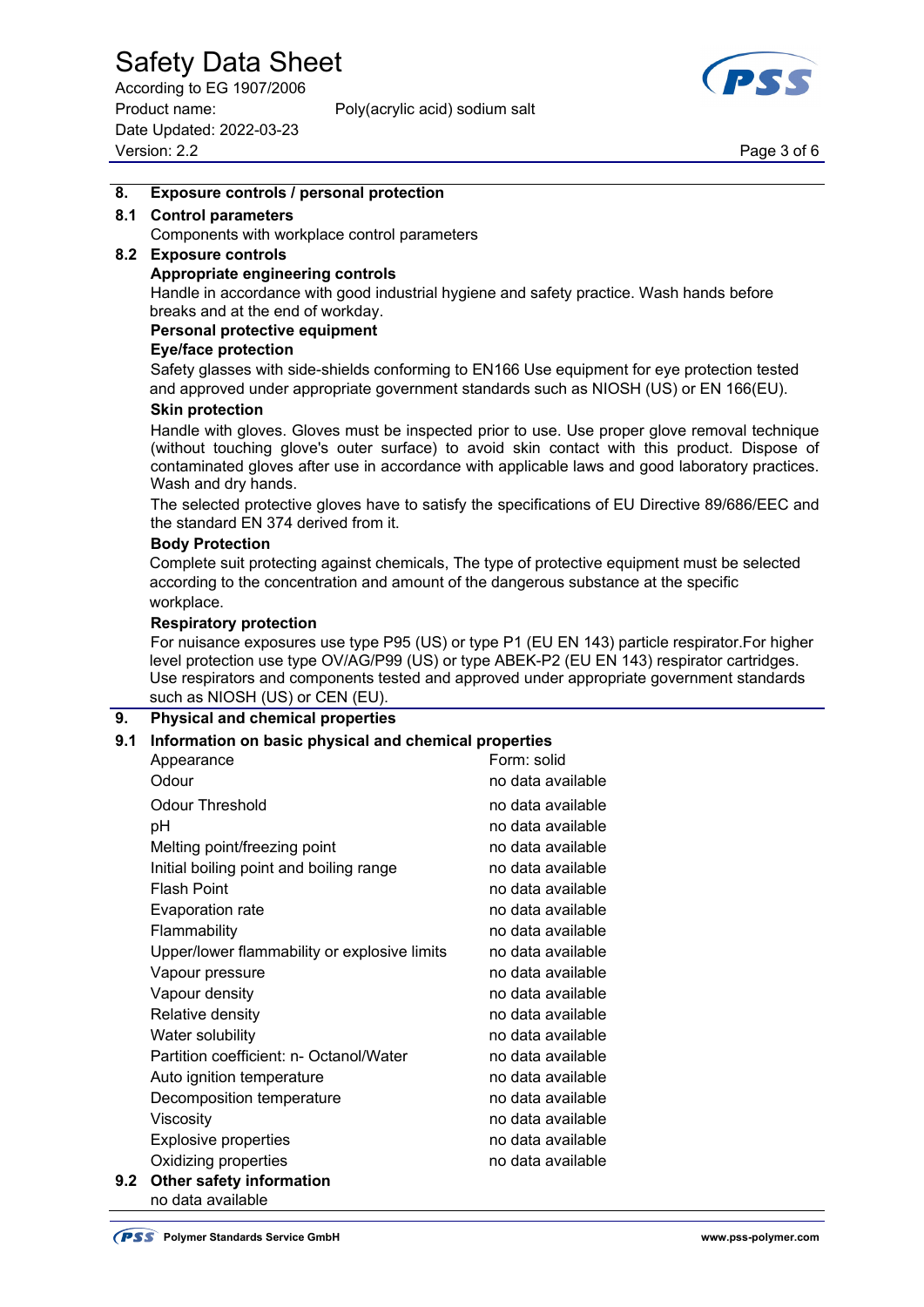According to EG 1907/2006 Product name: Poly(acrylic acid) sodium salt Date Updated: 2022-03-23 Page 4 of 6<br>Version: 2.2 Page 4 of 6



| 10. Stability and reactivity                                                            |                                                                                                                                                            |  |  |  |
|-----------------------------------------------------------------------------------------|------------------------------------------------------------------------------------------------------------------------------------------------------------|--|--|--|
| 10.1 Reactivity                                                                         |                                                                                                                                                            |  |  |  |
| no data available                                                                       |                                                                                                                                                            |  |  |  |
| 10.2 Chemical stability                                                                 |                                                                                                                                                            |  |  |  |
| no data available                                                                       |                                                                                                                                                            |  |  |  |
| 10.3 Possibility of hazardous reactions                                                 |                                                                                                                                                            |  |  |  |
| no data available                                                                       |                                                                                                                                                            |  |  |  |
| 10.4 Conditions to avoid                                                                |                                                                                                                                                            |  |  |  |
| Avoid moisture                                                                          |                                                                                                                                                            |  |  |  |
| 10.5 Incompatible materials                                                             |                                                                                                                                                            |  |  |  |
| Strong oxidizing agents                                                                 |                                                                                                                                                            |  |  |  |
| 10.6 Hazardous decomposition products                                                   |                                                                                                                                                            |  |  |  |
| Other decomposition products - no data available                                        |                                                                                                                                                            |  |  |  |
| In the event of fire: see section 5                                                     |                                                                                                                                                            |  |  |  |
| 11. Toxicological information                                                           |                                                                                                                                                            |  |  |  |
|                                                                                         |                                                                                                                                                            |  |  |  |
| 11.1 Information on toxicological effects                                               |                                                                                                                                                            |  |  |  |
| <b>Acute toxicity</b>                                                                   |                                                                                                                                                            |  |  |  |
| LD50 Oral - rat - > 40.000 mg/kg                                                        |                                                                                                                                                            |  |  |  |
| <b>Skin corrosion/irritation</b>                                                        |                                                                                                                                                            |  |  |  |
| no data available                                                                       |                                                                                                                                                            |  |  |  |
| Serious eye damage/eye irritation                                                       |                                                                                                                                                            |  |  |  |
| no data available                                                                       |                                                                                                                                                            |  |  |  |
| <b>Respiratory or skin sensitisation</b>                                                |                                                                                                                                                            |  |  |  |
| no data available                                                                       |                                                                                                                                                            |  |  |  |
| <b>Germ cell mutagenicity</b>                                                           |                                                                                                                                                            |  |  |  |
| no data available                                                                       |                                                                                                                                                            |  |  |  |
| Carcinogenicity                                                                         |                                                                                                                                                            |  |  |  |
|                                                                                         |                                                                                                                                                            |  |  |  |
| IARC:                                                                                   | No component of this product present at levels greater than or equal to 0.1% is<br>identified as probable, possible or confirmed human carcinogen by IARC. |  |  |  |
|                                                                                         |                                                                                                                                                            |  |  |  |
| <b>Reproductive toxicity</b>                                                            |                                                                                                                                                            |  |  |  |
| no data available                                                                       |                                                                                                                                                            |  |  |  |
| Specific target organ toxicity - single exposure                                        |                                                                                                                                                            |  |  |  |
| Inhalation - May cause respiratory irritation.                                          |                                                                                                                                                            |  |  |  |
|                                                                                         | Specific target organ toxicity - repeated exposure                                                                                                         |  |  |  |
|                                                                                         |                                                                                                                                                            |  |  |  |
| no data available                                                                       |                                                                                                                                                            |  |  |  |
| <b>Aspiration hazard</b>                                                                |                                                                                                                                                            |  |  |  |
| no data available                                                                       |                                                                                                                                                            |  |  |  |
| <b>Additional Information</b>                                                           |                                                                                                                                                            |  |  |  |
| RTECS: WD6826000                                                                        |                                                                                                                                                            |  |  |  |
|                                                                                         |                                                                                                                                                            |  |  |  |
| <b>Potential health effects</b>                                                         |                                                                                                                                                            |  |  |  |
| <b>Inhalation</b>                                                                       | May be harmful if inhaled. May cause respiratory tract irritation.                                                                                         |  |  |  |
| Ingestion                                                                               | May be harmful if swallowed.                                                                                                                               |  |  |  |
| <b>Skin</b>                                                                             | May be harmful if absorbed through skin. May cause skin irritation.                                                                                        |  |  |  |
| <b>Eyes</b>                                                                             | Causes serious eye irritation.                                                                                                                             |  |  |  |
| <b>Signs and Symptoms of Exposure</b>                                                   |                                                                                                                                                            |  |  |  |
| Gastrointestinal disturbance, to the best of our knowledge, the chemical, physical, and |                                                                                                                                                            |  |  |  |
|                                                                                         | toxicological properties have not been thoroughly investigated.                                                                                            |  |  |  |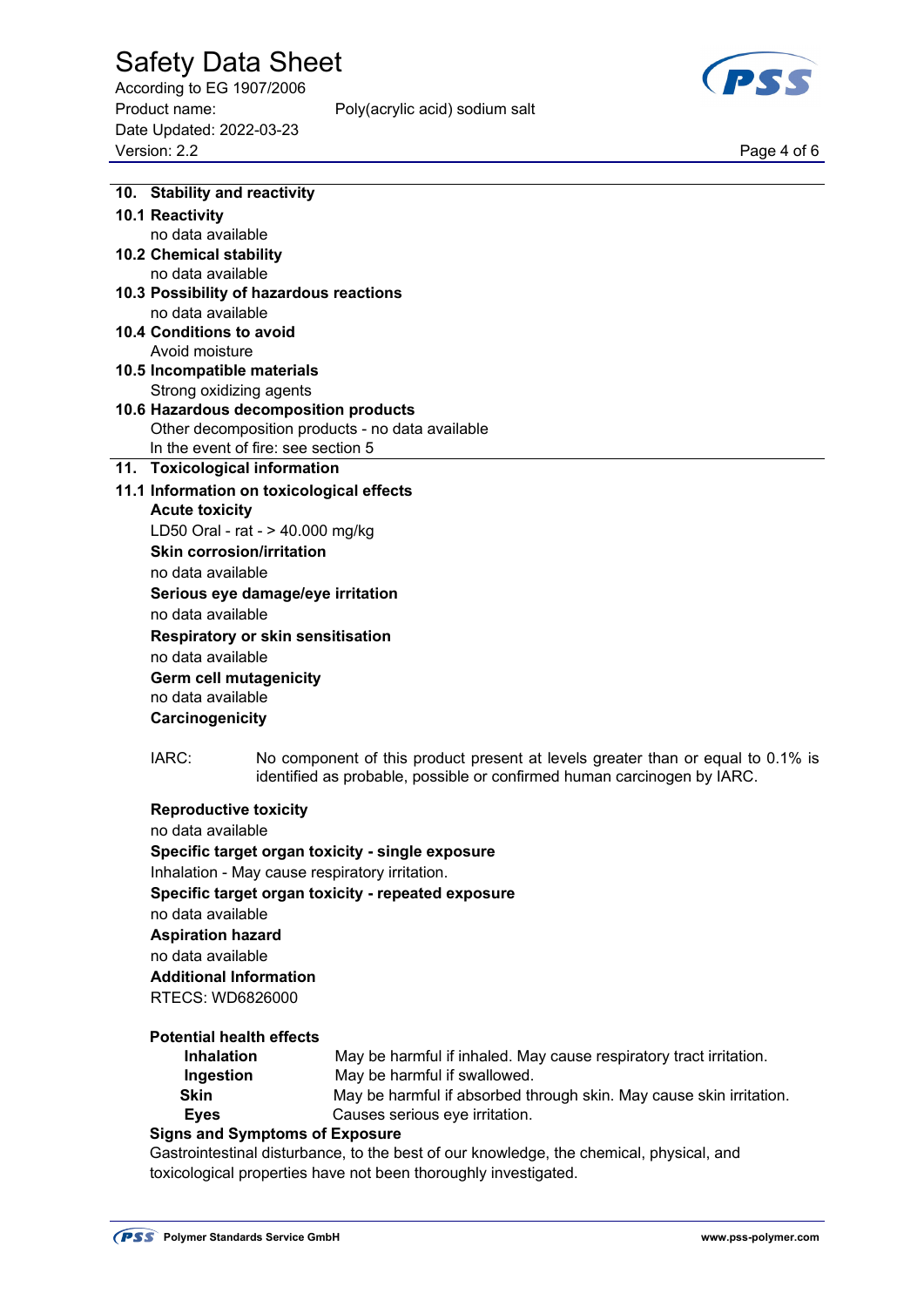According to EG 1907/2006 Product name: Poly(acrylic acid) sodium salt Date Updated: 2022-03-23 Page 5 of 6<br>Version: 2.2 Page 5 of 6





| 12. Ecological information                                                                  |                                                                                                                                                                                                 |          |  |  |  |  |
|---------------------------------------------------------------------------------------------|-------------------------------------------------------------------------------------------------------------------------------------------------------------------------------------------------|----------|--|--|--|--|
| <b>12.1 Toxicity</b>                                                                        |                                                                                                                                                                                                 |          |  |  |  |  |
| no data available                                                                           |                                                                                                                                                                                                 |          |  |  |  |  |
| 12.2 Persistence and degradability                                                          |                                                                                                                                                                                                 |          |  |  |  |  |
| no data available                                                                           |                                                                                                                                                                                                 |          |  |  |  |  |
| 12.3 Bioaccumulative potential                                                              |                                                                                                                                                                                                 |          |  |  |  |  |
| no data available                                                                           |                                                                                                                                                                                                 |          |  |  |  |  |
| 12.4 Mobility in soil                                                                       |                                                                                                                                                                                                 |          |  |  |  |  |
| no data available                                                                           |                                                                                                                                                                                                 |          |  |  |  |  |
| 12.5 Results of PBT and vPvB assessment                                                     |                                                                                                                                                                                                 |          |  |  |  |  |
| no data available                                                                           |                                                                                                                                                                                                 |          |  |  |  |  |
| 12.6 Other adverse effects                                                                  |                                                                                                                                                                                                 |          |  |  |  |  |
| no data available                                                                           |                                                                                                                                                                                                 |          |  |  |  |  |
| 13. Disposal considerations                                                                 |                                                                                                                                                                                                 |          |  |  |  |  |
| 13.1 Waste treatment methods                                                                |                                                                                                                                                                                                 |          |  |  |  |  |
| <b>Product</b>                                                                              |                                                                                                                                                                                                 |          |  |  |  |  |
|                                                                                             | Offer surplus and non-recyclable solutions to a licensed disposal company. Contact a licensed                                                                                                   |          |  |  |  |  |
|                                                                                             | professional waste disposal service to dispose of this material. Dissolve or mix the material with a<br>combustible solvent and burn in a chemical incinerator equipped with an afterburner and |          |  |  |  |  |
| scrubber.                                                                                   |                                                                                                                                                                                                 |          |  |  |  |  |
|                                                                                             |                                                                                                                                                                                                 |          |  |  |  |  |
| <b>Contaminated packaging</b>                                                               |                                                                                                                                                                                                 |          |  |  |  |  |
| Dispose of as unused product.                                                               |                                                                                                                                                                                                 |          |  |  |  |  |
| 14. Transport information                                                                   |                                                                                                                                                                                                 |          |  |  |  |  |
| 14.1 UN number                                                                              |                                                                                                                                                                                                 |          |  |  |  |  |
| ADR/RID: -                                                                                  | $IMDG: -$                                                                                                                                                                                       | IATA: -  |  |  |  |  |
| 14.2 UN proper shipping name                                                                |                                                                                                                                                                                                 |          |  |  |  |  |
| ADR/RID:<br>Not dangerous goods                                                             |                                                                                                                                                                                                 |          |  |  |  |  |
| IMDG:<br>Not dangerous goods                                                                |                                                                                                                                                                                                 |          |  |  |  |  |
| IATA:<br>Not dangerous goods                                                                |                                                                                                                                                                                                 |          |  |  |  |  |
| 14.3 Transport hazard class(es)                                                             |                                                                                                                                                                                                 |          |  |  |  |  |
| ADR/RID: -                                                                                  | $IMDG: -$                                                                                                                                                                                       | IATA: -  |  |  |  |  |
|                                                                                             |                                                                                                                                                                                                 |          |  |  |  |  |
| 14.4 Packaging group                                                                        |                                                                                                                                                                                                 |          |  |  |  |  |
| ADR/RID: -                                                                                  | $IMDG: -$                                                                                                                                                                                       | IATA: -  |  |  |  |  |
| <b>14.5 Environmental hazards</b>                                                           |                                                                                                                                                                                                 |          |  |  |  |  |
| ADR/RID: no                                                                                 |                                                                                                                                                                                                 | IATA: no |  |  |  |  |
|                                                                                             | IMDG Marine pollutant: no                                                                                                                                                                       |          |  |  |  |  |
| 14.6 Special precautions for user                                                           |                                                                                                                                                                                                 |          |  |  |  |  |
| <b>Further information</b>                                                                  |                                                                                                                                                                                                 |          |  |  |  |  |
| no data available                                                                           |                                                                                                                                                                                                 |          |  |  |  |  |
| 15. Regulatory information                                                                  |                                                                                                                                                                                                 |          |  |  |  |  |
|                                                                                             | This safety datasheet complies with the requirements of Regulation (EC) No. 1907/2006.                                                                                                          |          |  |  |  |  |
| 15.1 Safety, health and environmental regulations/legislation specific for the substance or |                                                                                                                                                                                                 |          |  |  |  |  |
| mixture                                                                                     |                                                                                                                                                                                                 |          |  |  |  |  |
| no data available                                                                           |                                                                                                                                                                                                 |          |  |  |  |  |
| <b>15.2 Chemical Safety Assessment</b>                                                      |                                                                                                                                                                                                 |          |  |  |  |  |
| For this product a chemical safety assessment was not carried out                           |                                                                                                                                                                                                 |          |  |  |  |  |